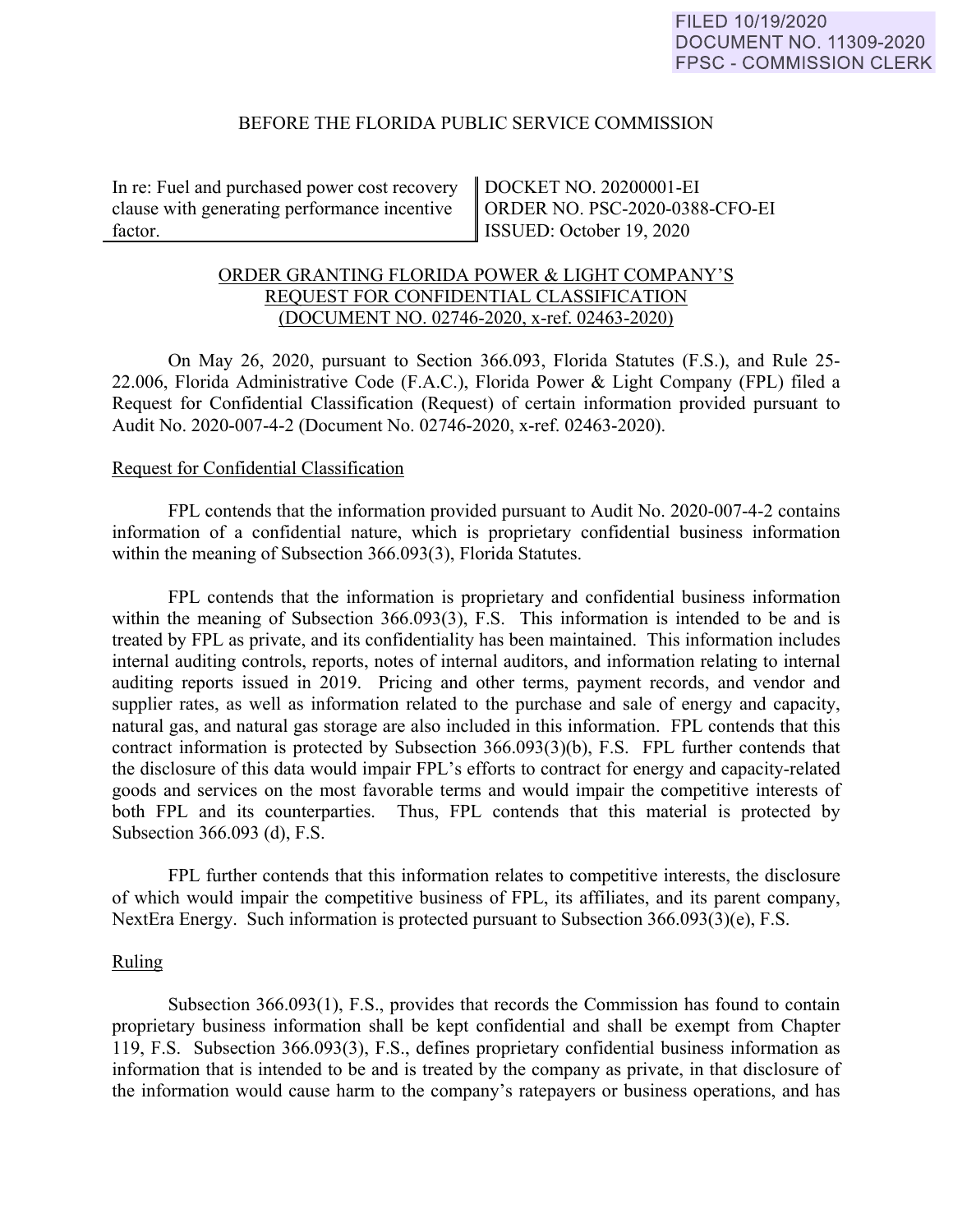# ORDER NO. PSC-2020-0388-CFO-EI DOCKET NO. 20200001-EI PAGE 2

not been voluntarily disclosed to the public. Subsection 366.093(3), F.S., provides that proprietary confidential business information includes, but is not limited to:

(b) Internal auditing controls and reports of internal auditors.

(d) Information concerning bids or other contractual data, the disclosure of which would impair the efforts of the public utility or its affiliates to contract for goods or services on favorable terms.

(e) Information relating to competitive interests, the disclosure of which would impair the competitive business of the provider of the information.

 Upon review, it appears the information and data provided in this request satisfies the criteria set forth in Subsection 366.093(3), F.S., for classification as proprietary confidential business information. The information related to pricing terms and payment records appears to be "information concerning bids or other contractual data, the disclosure of which would impair the efforts of the public utility or its affiliates to contract for goods or services on favorable terms" and "information relating to competitive interests, the disclosure of which would impair the competitive business of the provider of the information." Thus the information identified in Document No. 02746-2020, x-ref. 02463-2020 shall be granted confidential classification.

Pursuant to Subsection 366.093(4), F.S., the information for which confidential classification is granted herein shall remain protected from disclosure for a period of up to 18 months from the date of issuance of this Order unless good cause is shown that protection from disclosure shall be for a specified longer period. At the conclusion of the 18 month period, the confidential information will no longer be exempt from Subsection 119.07(1), F.S., unless FPL or another affected person shows, and the Commission finds, that the records continue to contain proprietary confidential business information.

Based on the foregoing, it is hereby

 ORDERED by Andrew Giles Fay, Prehearing Officer, that Florida Power & Light Company's Request for Confidential Classification of Document No. 02746-2020, x-ref. 02463- 2020, is granted. It is further

 ORDERED that the information in Document No. 02746-2020, x-ref. 02463-2020, for which confidential classification has been granted, shall remain protected from disclosure for a period of up to 18 months from the date of issuance of this Order. It is further

 ORDERED that this Order shall be the only notification by the Commission to the parties of the date of declassification of the materials discussed herein.